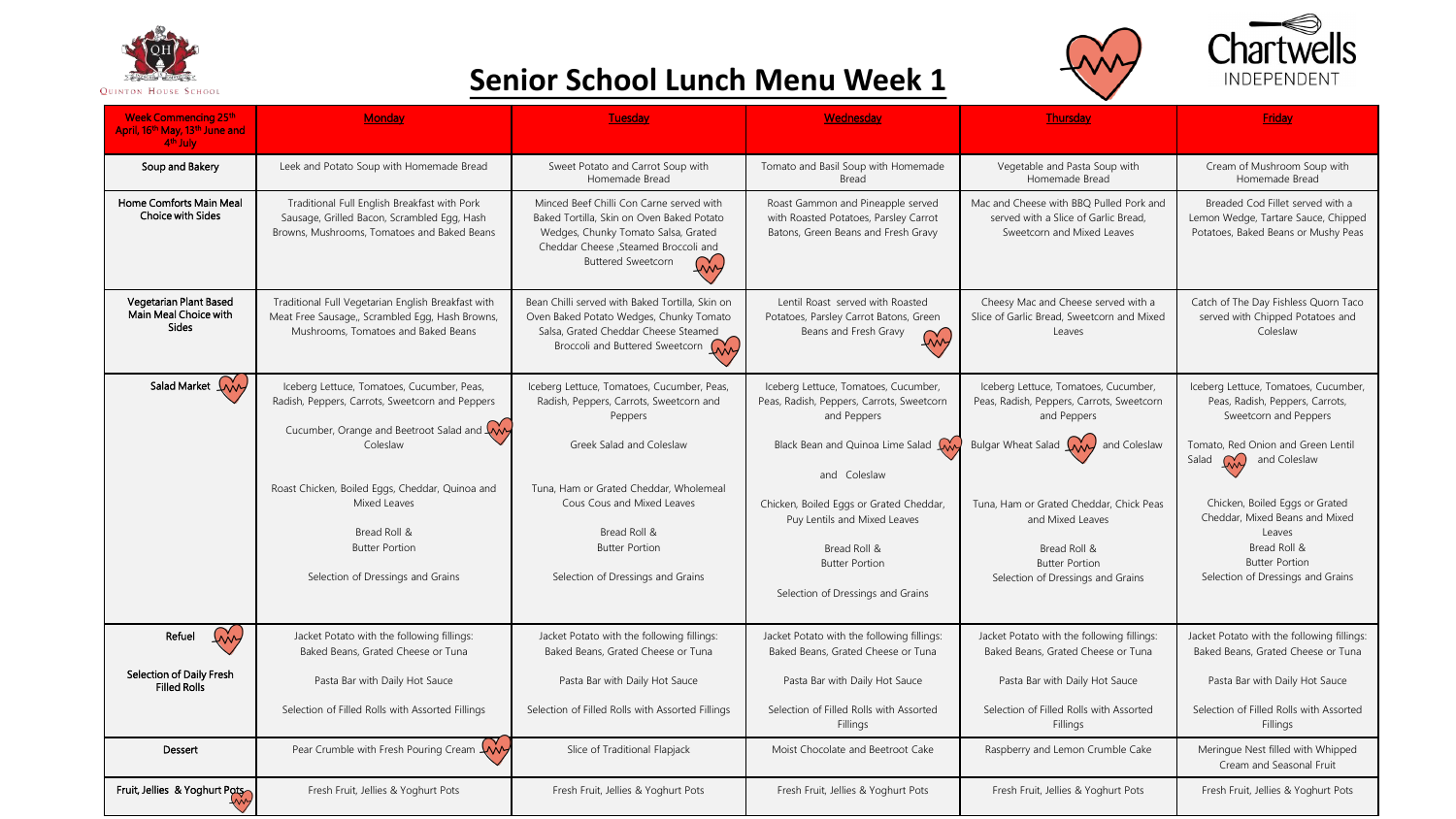

## **Senior School Lunch Menu Week 2**



| <b>Week Commencing 2<sup>nd</sup> May,</b><br>23rd May, 20th June and 11th<br>July | Monday                                                                                           | <b>Tuesday</b>                                                                                                                    | <b>Wednesday</b>                                                                                                                                                | <b>Thursday</b>                                                                                                                                                                   | <b>Friday</b>                                                                                    |
|------------------------------------------------------------------------------------|--------------------------------------------------------------------------------------------------|-----------------------------------------------------------------------------------------------------------------------------------|-----------------------------------------------------------------------------------------------------------------------------------------------------------------|-----------------------------------------------------------------------------------------------------------------------------------------------------------------------------------|--------------------------------------------------------------------------------------------------|
| Soup and Bakery                                                                    | Cream of Tomato Soup with Homemade<br>Bread                                                      | Pea and Mint Soup with Homemade Bread                                                                                             | French Onion Soup with Homemade<br>Bread                                                                                                                        | Red Lentil with Homemade Bread                                                                                                                                                    | Green Giant Soup with Homemade Bread                                                             |
| Home Comforts Main Meal Choice<br>with Sides                                       | Oven Baked Ratatouille Chicken served<br>with Fusilli Pasta and Steamed Green<br>Beans           | Chicken Shawarma with Red Cabbage,<br>Khobez, Chilli Potato Wedges, Minted<br>Yogurt and Cucumber Dressing and<br>Smashed Hummus  | Roast Beef served with Horseradish<br>Sauce, Yorkshire Pudding, Roasted<br>Potatoes, Roasted Crushed Root<br>Vegetables, Sauté Savoy Cabbage and<br>Fresh Gravy | Beef Bolognaise finished with Roasted<br>Cherry Tomatoes and Fresh Basil and<br>served with Spaghetti, Garlic and Herb<br>Bread, Pesto Dressing and Steamed<br>Broccoli <i>WW</i> | Chefs Special Homemade Pepperoni<br>Pizza served with Chipped Potatoes and<br>Garden Peas        |
| Vegetarian Plant Based Main Meal<br>Choice                                         | Oven Baked Ouorn Ratatouille served with<br>Fusilli Pasta and Steamed Green Beans                | Halloumi Shawarma with Red Cabbage,<br>Khobez, Chilli Potato Wedges, Minted<br>Yogurt and Cucumber Dressing and<br>Smashed Hummus | Ouorn Roast served with Roasted New<br>Potatoes & Crushed Root Vegetables,<br>Sauté Savoy Cabbage and Fresh Gravy                                               | Vegemince Bolognaise served with<br>Spaghetti, Garlic and Herb Bread, Pesto<br>Dressing & Steamed Broccoli                                                                        | Chefs Special Homemade Margherita<br>Pizza served with Chipped Potatoes and<br>Garden Peas       |
| Salad Market (Wy                                                                   | Iceberg Lettuce, Tomatoes, Cucumber,<br>Peas, Radish, Peppers, Carrots, Sweetcorn<br>and Peppers | Iceberg Lettuce, Tomatoes, Cucumber,<br>Peas, Radish, Peppers, Carrots, Sweetcorn<br>and Peppers                                  | Iceberg Lettuce, Tomatoes, Cucumber,<br>Peas, Radish, Peppers, Carrots, Sweetcorn<br>and Peppers                                                                | Iceberg Lettuce, Tomatoes, Cucumber,<br>Peas, Radish, Peppers, Carrots, Sweetcorn<br>and Peppers                                                                                  | Iceberg Lettuce, Tomatoes, Cucumber,<br>Peas, Radish, Peppers, Carrots, Sweetcorn<br>and Peppers |
|                                                                                    | Greek Salad and Coleslaw                                                                         | Bulgar Wheat Salad<br>and Coleslaw                                                                                                | Tomato, Red Onion and Lentil Salad<br>Coleslaw                                                                                                                  | Potato and Chive Salad and Coleslaw                                                                                                                                               | Black Bean and Quinoa Lime Salad (AA<br>Coleslaw                                                 |
|                                                                                    | Chicken, Cheddar, Ouinoa and Mixed<br>Leaves                                                     | Tuna or Ham, Wholemeal Cous Cous and<br>Mixed Leaves                                                                              | Chicken or Grated Cheddar, Puy Lentils<br>and Mixed Leaves                                                                                                      | Mackerel or Boiled Eggs, Chick Peas and<br>Mixed Leaves                                                                                                                           | Ham or Grated Cheddar, Mixed Beans<br>and Mixed Leaves                                           |
|                                                                                    | Bread Roll &<br><b>Butter Portion</b>                                                            | Bread Roll &<br><b>Butter Portion</b>                                                                                             | Bread Roll &<br><b>Butter Portion</b><br>Selection of Dressings and Grains                                                                                      | Bread Roll &<br><b>Butter Portion</b>                                                                                                                                             | Bread Roll &<br><b>Butter Portion</b>                                                            |
|                                                                                    | Selection of Dressings and Grains                                                                | Selection of Dressings and Grains                                                                                                 |                                                                                                                                                                 | Selection of Dressings and Grains                                                                                                                                                 | Selection of Dressings and Grains                                                                |
| Refuel Wy                                                                          | Jacket Potato with the following fillings:<br>Baked Beans, Grated Cheese or Tuna                 | Jacket Potato with the following fillings:<br>Baked Beans, Grated Cheese or Tuna                                                  | Jacket Potato with the following fillings:<br>Baked Beans, Grated Cheese or Tuna                                                                                | Jacket Potato with the following fillings:<br>Baked Beans, Grated Cheese or Tuna                                                                                                  | Jacket Potato with the following fillings:<br>Baked Beans, Grated Cheese or Tuna                 |
| Selection of Daily Fresh Filled Rolls                                              | Pasta Bar with Daily Hot Sauce                                                                   | Pasta Bar with Daily Hot Sauce                                                                                                    | Pasta Bar with Daily Hot Sauce                                                                                                                                  | Pasta Bar with Daily Hot Sauce                                                                                                                                                    | Pasta Bar with Daily Hot Sauce                                                                   |
|                                                                                    | Selection of Filled Rolls with Assorted<br>Fillings                                              | Selection of Filled Rolls with Assorted<br>Fillinas                                                                               | Selection of Filled Rolls with Assorted<br>Fillings                                                                                                             | Selection of Filled Rolls with Assorted<br>Fillings                                                                                                                               | Selection of Filled Rolls with Assorted<br>Fillings                                              |
| Dessert                                                                            | Mixed Fruit Crumble with Fresh Custard                                                           | <b>Eton Mess</b>                                                                                                                  | White Chocolate and Raspberry Blondie                                                                                                                           | Slice of Marshmellow Chocolate Crispy<br>Cake                                                                                                                                     | Square of Homemade Carrot Cake                                                                   |
| Fruit, Jellies & Yoghurt Pots                                                      | Fresh Fruit, Jellies & Yoghurt Pots                                                              | Fresh Fruit, Jellies & Yoghurt Pots                                                                                               | Fresh Fruit, Jellies & Yoghurt Pots                                                                                                                             | Fresh Fruit, Jellies & Yoghurt Pots                                                                                                                                               | Fresh Fruit, Jellies & Yoghurt Pots                                                              |